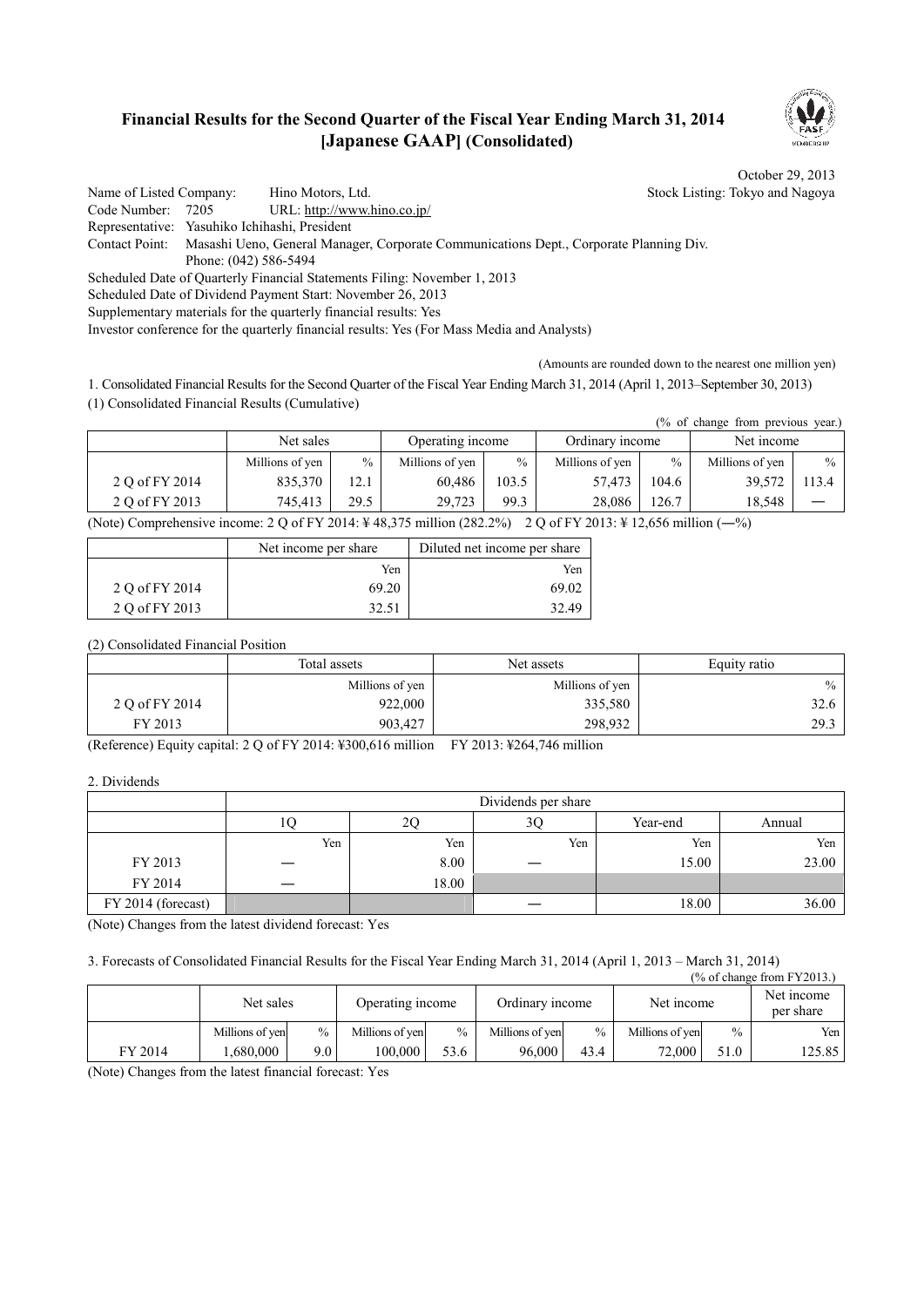\*Notes

- (1) Changes in significant subsidiaries (changes of specified subsidiaries resulting in changes in scope of consolidation) during the current term: None
- (2) Application of the accounting procedures for producing quarterly consolidated financial statements: None

(3) Changes in accounting principles, accounting estimates and restatements:

- 1) Changes associated with revisions of accounting standards: None
- 2) Changes other than those included in 1): None
- 3) Changes of estimation due to accounting issue: None
- 4) Restatements: None

(4) Number of outstanding shares (common stock)

| 1) Number of outstanding shares (including | 2 Q of FY 2014 | 574,580,850 shares   FY2013 |            | 574,580,850 shares |
|--------------------------------------------|----------------|-----------------------------|------------|--------------------|
| treasury stock) at end of term             |                |                             |            |                    |
| 2) Number of treasury stock at end of term | 2 Q of FY 2014 | 2,486,335 shares FY 2013    |            | 3,134,717 shares   |
| 3) Average number of shares (quarterly     | 2 Q of FY 2014 | 571,860,884 shares          | $20$ of FY | 570,476,349 shares |
| consolidated cumulative period)            |                |                             | 2013       |                    |
|                                            |                |                             |            |                    |

\* Information regarding implementation of quarterly review procedures

· The review procedures of the Financial Instruments and Exchange Act do not apply to this financial notice, and at the time of release it is being reviewed using procedures for quarterly consolidated financial statements.

\*Statement regarding the proper use of financial forecasts and other remarks

· Descriptions regarding the future, including the financial projections contained in this report, are based on certain assumptions currently available to the Company, which are, at the discretion of the Company, deemed reasonable, and the Company gives no guarantees that it will achieve these results. In addition, actual financial results may significantly vary due to various factors.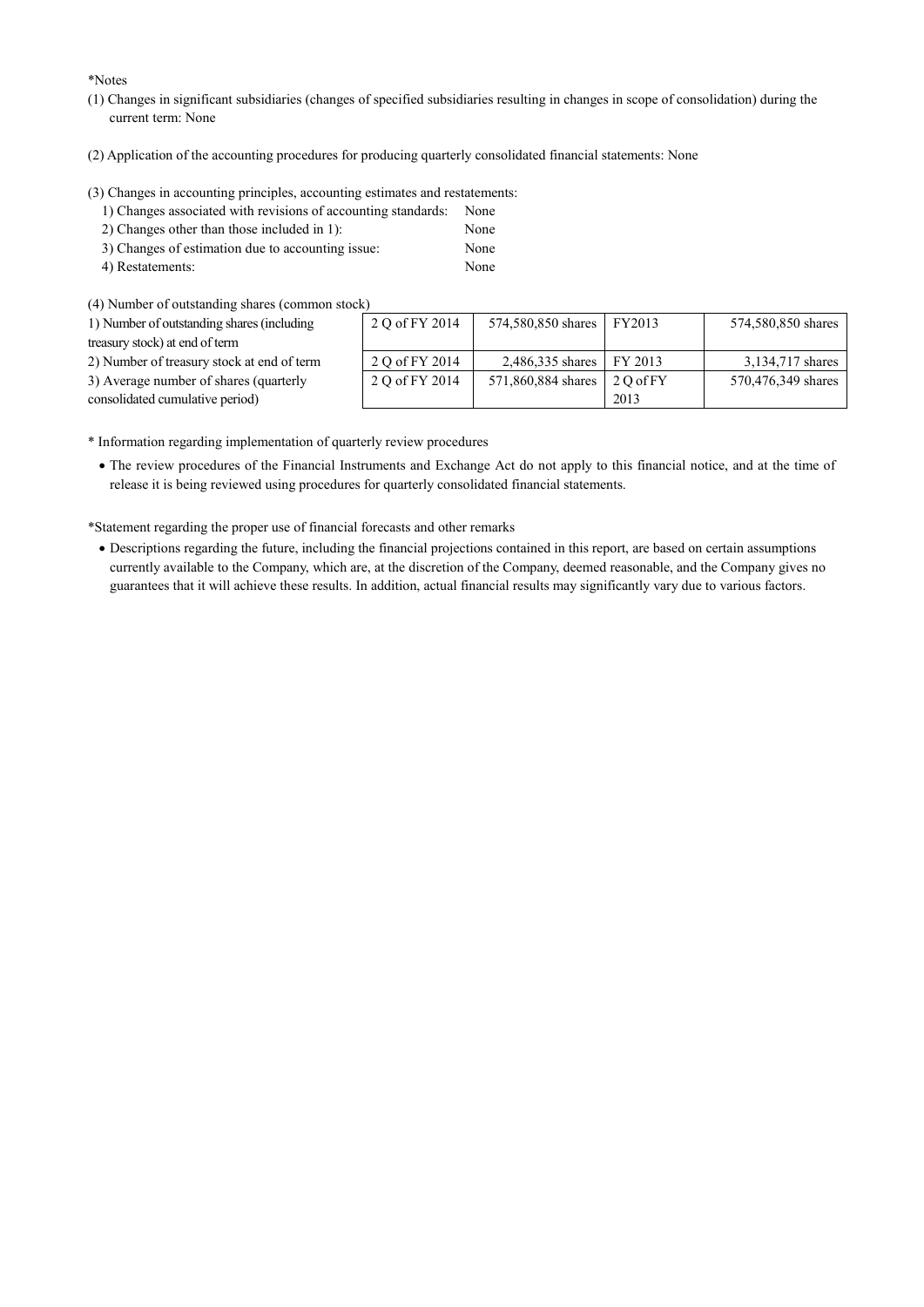### (Reference) Forecast of Non-consolidated Financial Results

### Forecast of Non-consolidated Financial Results for the Fiscal Year Ending March 31, 2014 (April 1, 2013 – March 31, 2014)

|         |                 |               |                  |               |                 |               |                 |      | $\frac{9}{6}$ of change from FY2013.) |
|---------|-----------------|---------------|------------------|---------------|-----------------|---------------|-----------------|------|---------------------------------------|
|         | Net sales       |               | Operating income |               | Ordinary income |               | Net income      |      | Net income<br>per share               |
|         | Millions of yen | $\frac{0}{0}$ | Millions of yen  | $\frac{0}{0}$ | Millions of yen | $\frac{0}{0}$ | Millions of yen | $\%$ | Yen                                   |
| FY 2014 | 1.180.000       | 5.3           | 62.000           | 100.5         | 71.500 +        | 77.5          | 61.000          | 51.9 | 106.60                                |

(Note) Changes from the latest financial forecast: Yes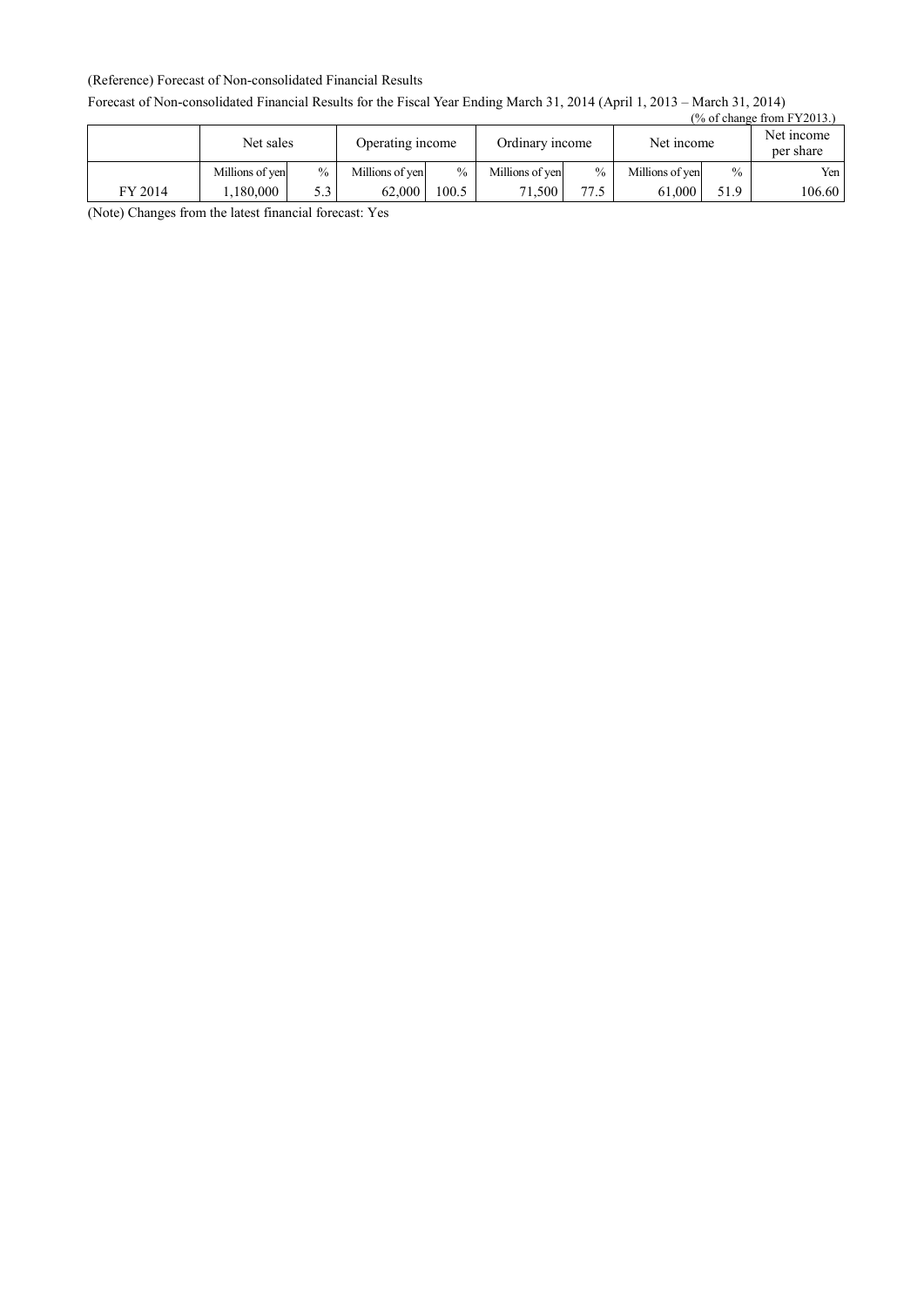Appendix

## Table of contents of the appendix

| (2) Quarterly Consolidated Statements of Income and Quarterly Consolidated Statements of Comprehensive |  |
|--------------------------------------------------------------------------------------------------------|--|
| Income                                                                                                 |  |
| Quarterly Consolidated Statements of Income                                                            |  |
|                                                                                                        |  |
| Quarterly Consolidated Statements of Comprehensive Income                                              |  |
|                                                                                                        |  |
|                                                                                                        |  |
|                                                                                                        |  |
|                                                                                                        |  |
|                                                                                                        |  |
|                                                                                                        |  |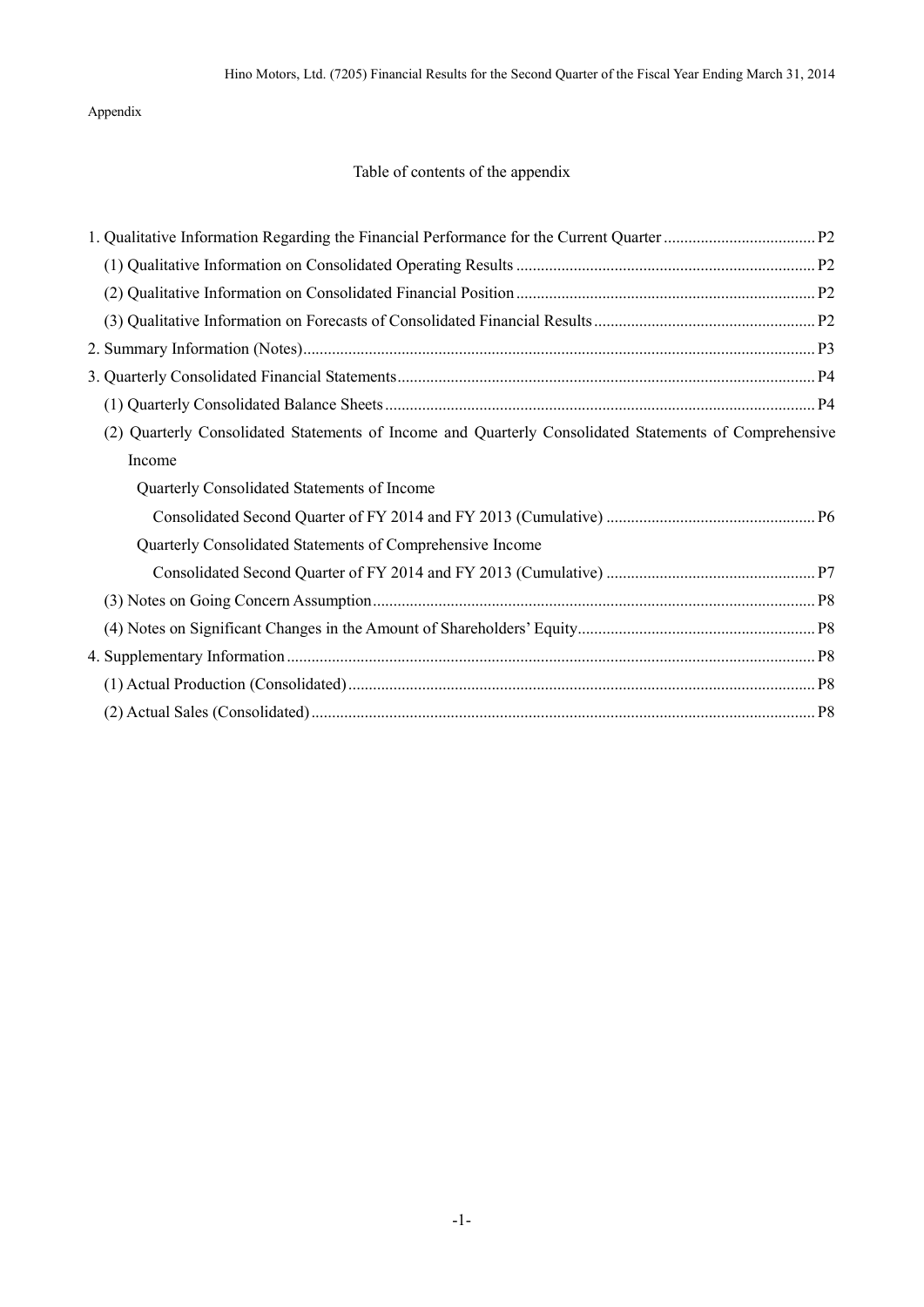### **1. Qualitative Information Regarding the Financial Performance for the Current Quarter (1) Qualitative Information on Consolidated Operating Results**

As for the Japanese domestic heavy- and medium-duty trucks market during the current second quarter (six months), the total demand increased to 33.6 thousand units by 1.7 thousand units (5.3%) compared to the same quarter in the previous year, driven by continuing reconstruction demand. As for the light-duty truck market, total demand increased to 40.4 thousand units by 3.5 thousand units (9.5%) compared to the same quarter in the previous year.

As for Japanese domestic sales, we actively conducted the sales promotion. Consequently, the total sales volume of trucks and buses increased to 22.1 thousand units by 1.9 thousand units (9.2%) compared to the same quarter in the previous year.

As for overseas sales, sales in Asia such as Thailand were doing well. Consequently, sales volume increased to 57 thousand units by 0.4 thousand units (0.8%) compared to the same quarter in the previous year.

As a result of the above, total unit sales of Hino Brand trucks and buses increased to 79.1 thousand units by 2.3 thousand units (3.0%) compared to the same quarter in the previous year.

As for the volume of sales to Toyota Motor Corporation, mainly the sales of "Land Cruiser Prado" increased, and consequently total sales volume increased to 92.5 thousand units by 6.8 thousand units (7.9%) compared to the same quarter in the previous year.

As a result of the above, net sales were ¥835,370 million, which is an increase of ¥89,957 million (12.1%) as compared to the same quarter in the previous year. As for profit and loss, affected by increase in net sales and depreciation of yen, operating income was ¥60,486 million (an increase of ¥30,762 million compared to the same quarter in the previous year), ordinary income was ¥57,473 million (an increase of ¥29,387 million compared to the same quarter in the previous year), and quarterly net income was ¥39,572 million (an increase of ¥21,024 million compared to the same quarter in the previous year).

#### **(2) Qualitative Information on Consolidated Financial Position**

Total assets at the end of the second quarter increased by ¥18,572 million to ¥922,000 million compared to the end of the previous fiscal year. This is mainly because of increase in inventories by ¥13,360 million and increase in investment securities due to the rise in stock price by ¥10,783 million.

Liabilities decreased by ¥18,075 million to ¥586,420 million compared to the end of the previous fiscal year. This is mainly because interest-bearing debt decreased by 34,637 million, despite trade notes and accounts payable increased by ¥6,714 million and income taxes payable increased by 8,279 million.

Net assets increased by ¥36,647 million to ¥335,580 million compared to the end of the previous fiscal year. This is mainly because net income of ¥39,572 million was recorded.

#### **(3) Qualitative Information on Forecasts of Consolidated Financial Results**

As for the overseas market, although the steady demand can be expected in medium term in the newly emerging countries in Asia such as Thailand, we are currently experiencing temporary lull of the economy. There is also a need to continuously pay attention to the impact of slumping economy in Europe and economic slowdown in China. As for the domestic market, it is expected that the sales will steadily improve as a result of reconstruction demand and economic recovery. As for the profit, we will be aiming at expanding our sales in emerging markets such as in Asia, while promoting activities to improve profitability and reducing the cost, in order to increase the profit.

The earnings forecast for the current term have been revised as follows.

| (Consolidated Earnings Forecast for the Full Fiscal Year) |  |
|-----------------------------------------------------------|--|
|                                                           |  |
|                                                           |  |
|                                                           |  |
|                                                           |  |
|                                                           |  |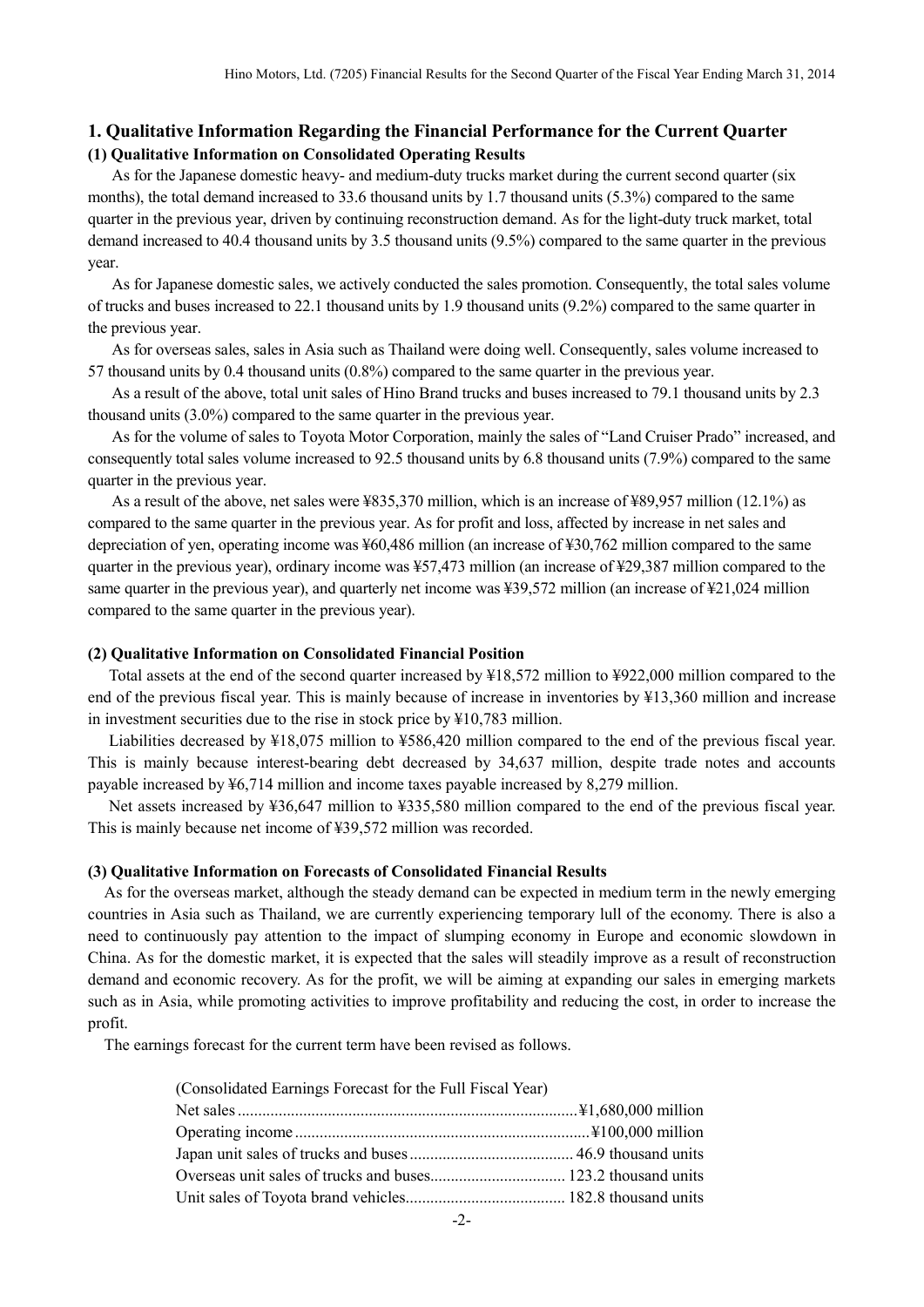# **2. Summary Information (Notes)**

There are no applicable items.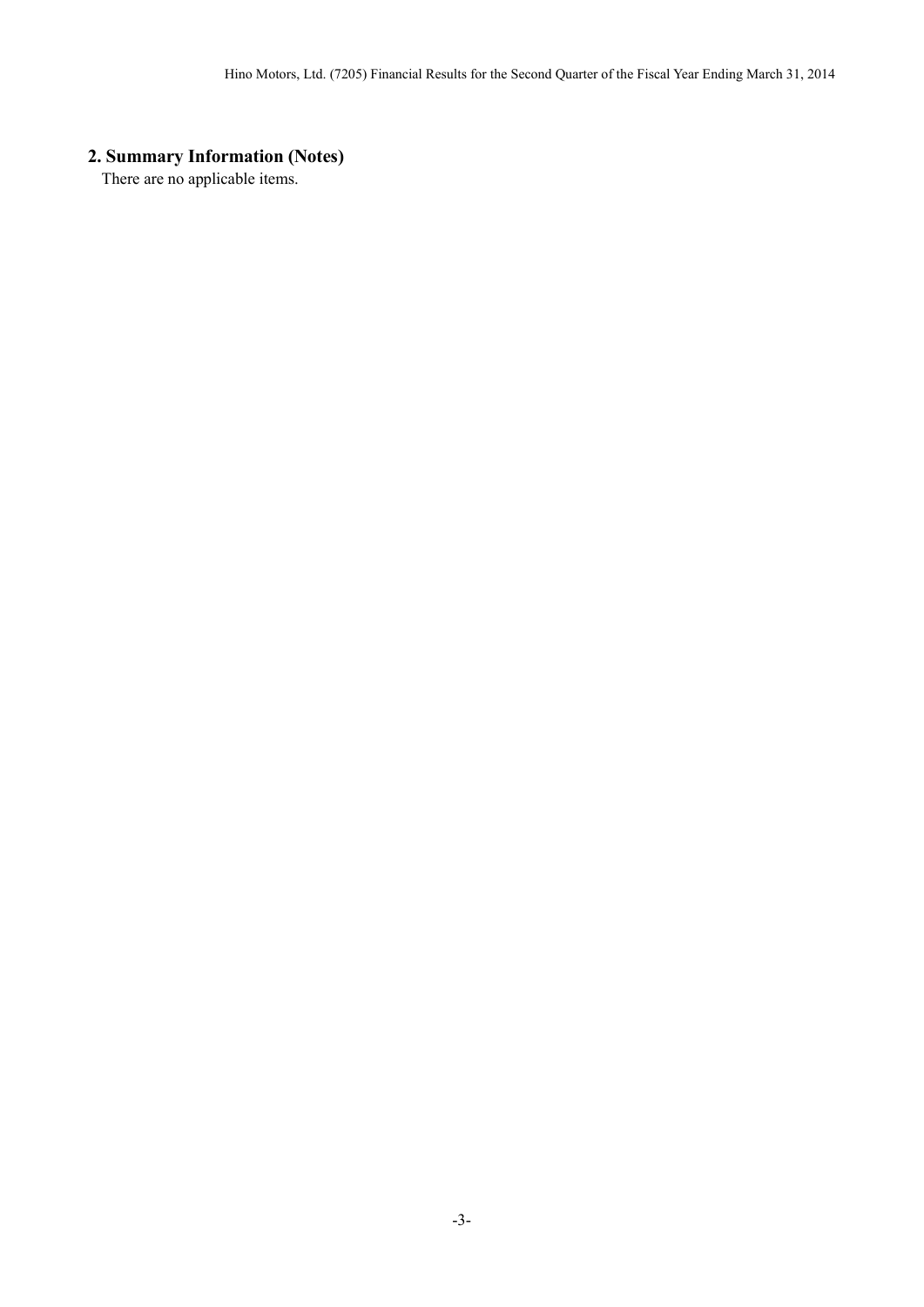# **3. Quarterly Consolidated Financial Statements**

## **(1) Quarterly Consolidated Balance Sheets**

| (1) Quarterly Consolidated Dalance Sheets    |                        | (Millions of yen)          |
|----------------------------------------------|------------------------|----------------------------|
|                                              | FY 2013                | Second Quarter of FY 2014  |
|                                              | (As of March 31, 2013) | (As of September 30, 2013) |
| Assets                                       |                        |                            |
| Current assets                               |                        |                            |
| Cash and deposits                            | 27,143                 | 24,850                     |
| Trade notes and accounts receivable          | 274,680                | 267,037                    |
| Merchandise and finished goods               | 85,627                 | 103,786                    |
| Work in progress                             | 23,897                 | 24,427                     |
| Raw materials and supplies                   | 38,011                 | 32,682                     |
| Others                                       | 46,324                 | 56,670                     |
| Allowance for doubtful accounts              | (3,503)                | (4,234)                    |
| Total current assets                         | 492,180                | 505,220                    |
| Fixed assets                                 |                        |                            |
| Tangible fixed assets                        |                        |                            |
| Buildings and structures (net)               | 90,323                 | 89,622                     |
| Machinery and transportation equipment (net) | 78,342                 | 77,214                     |
| Land                                         | 96,540                 | 96,331                     |
| Others (net)                                 | 35,645                 | 32,533                     |
| Total tangible fixed assets                  | 300,852                | 295,702                    |
| Intangible fixed assets                      | 16,488                 | 15,746                     |
| Investments and other assets                 |                        |                            |
| Investment securities                        | 86,489                 | 97,273                     |
| Others                                       | 11,600                 | 11,755                     |
| Allowance for doubtful accounts              | (4,184)                | (3,697)                    |
| Total investments and other assets           | 93,906                 | 105,330                    |
| Total fixed assets                           | 411,246                | 416,780                    |
| Total assets                                 | 903,427                | 922,000                    |
| Liabilities                                  |                        |                            |
| <b>Current liabilities</b>                   |                        |                            |
| Trade notes and accounts payable             | 229,887                | 236,602                    |
| Short-term loans payable                     | 121,772                | 95,974                     |
| Current portion of long-term loans payable   | 21,254                 | 17,262                     |
| Income taxes payable                         | 7,473                  | 15,752                     |
| Warranty allowance                           | 25,161                 | 30,647                     |
| Other allowance                              | 5,145                  | 4,555                      |
| Others                                       | 70,828                 | 63,776                     |
| Total current liabilities                    | 481,523                | 464,570                    |
| Long-term liabilities                        |                        |                            |
| Long-term loans payable                      | 24,354                 | 19,508                     |
| Provision for retirement benefits            | 53,060                 | 53,193                     |
| Other allowance                              | 1,689                  | 1,498                      |
| Others                                       | 43,867                 | 47,650                     |
| Total long-term liabilities                  | 122,972                | 121,849                    |
| <b>Total liabilities</b>                     | 604,495                | 586,420                    |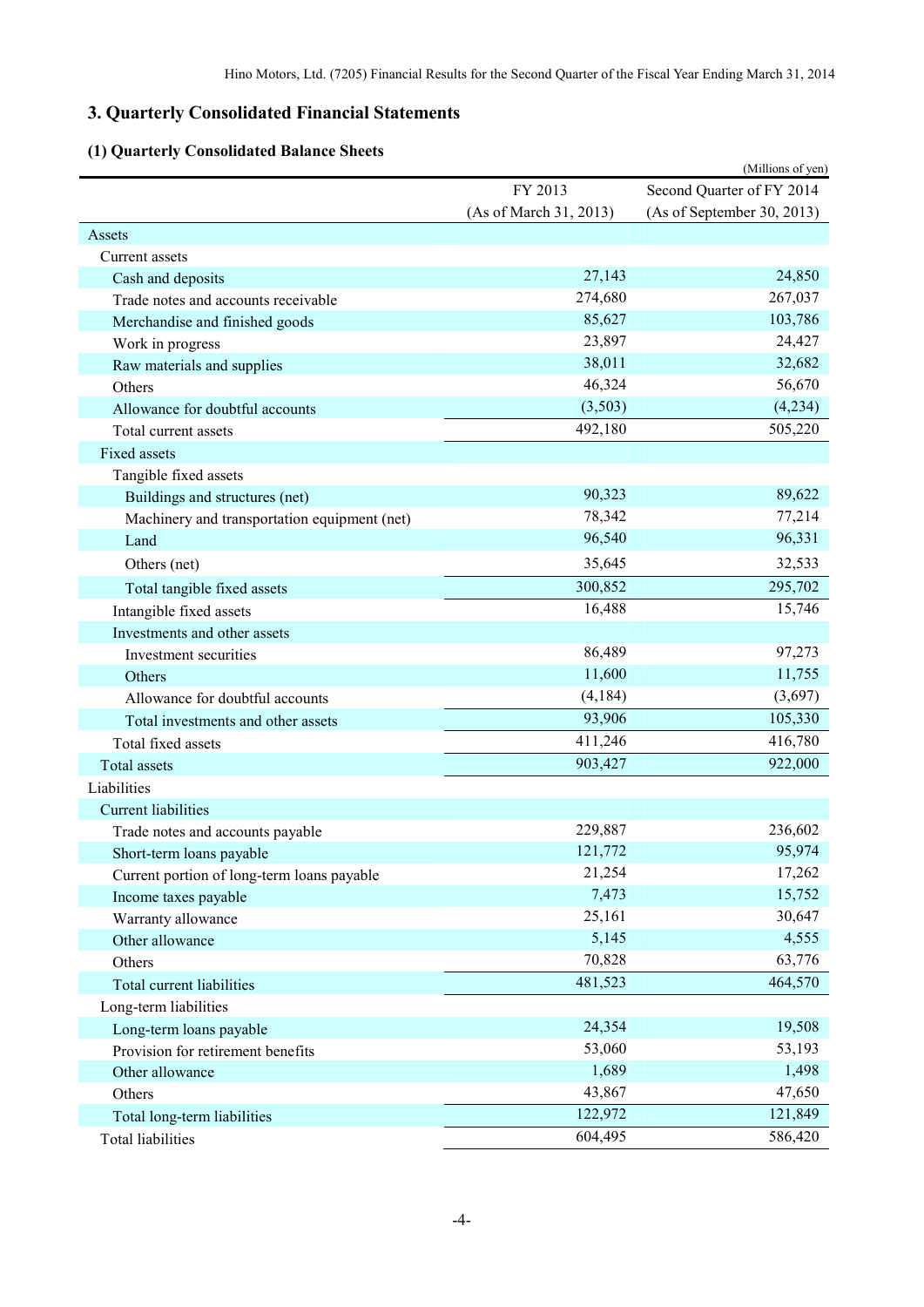|                                                       |                        | (Millions of yen)          |
|-------------------------------------------------------|------------------------|----------------------------|
|                                                       | FY 2013                | Second Quarter of FY 2014  |
|                                                       | (As of March 31, 2013) | (As of September 30, 2013) |
| Net assets                                            |                        |                            |
| Shareholders' equity                                  |                        |                            |
| Common stock                                          | 72,717                 | 72,717                     |
| Additional paid-in capital                            | 64,557                 | 64,720                     |
| Retained earnings                                     | 106,786                | 137,785                    |
| Treasury stock                                        | (1,118)                | (910)                      |
| Total shareholders' equity                            | 242,943                | 274,313                    |
| Accumulated other comprehensive income                |                        |                            |
| Valuation difference on available-for-sale securities | 25,755                 | 32,333                     |
| Deferred gains or losses on hedges                    | (158)                  | 98                         |
| Revaluation reserve for land                          | 1,927                  | 1,927                      |
| Foreign currency translation adjustment               | (5, 721)               | (8,055)                    |
| Total accumulated other comprehensive income          | 21,802                 | 26,303                     |
| Subscription rights to shares                         | 342                    | 279                        |
| Minority interests                                    | 33,843                 | 34,684                     |
| Total net assets                                      | 298,932                | 335,580                    |
| Total liabilities and net assets                      | 903,427                | 922,000                    |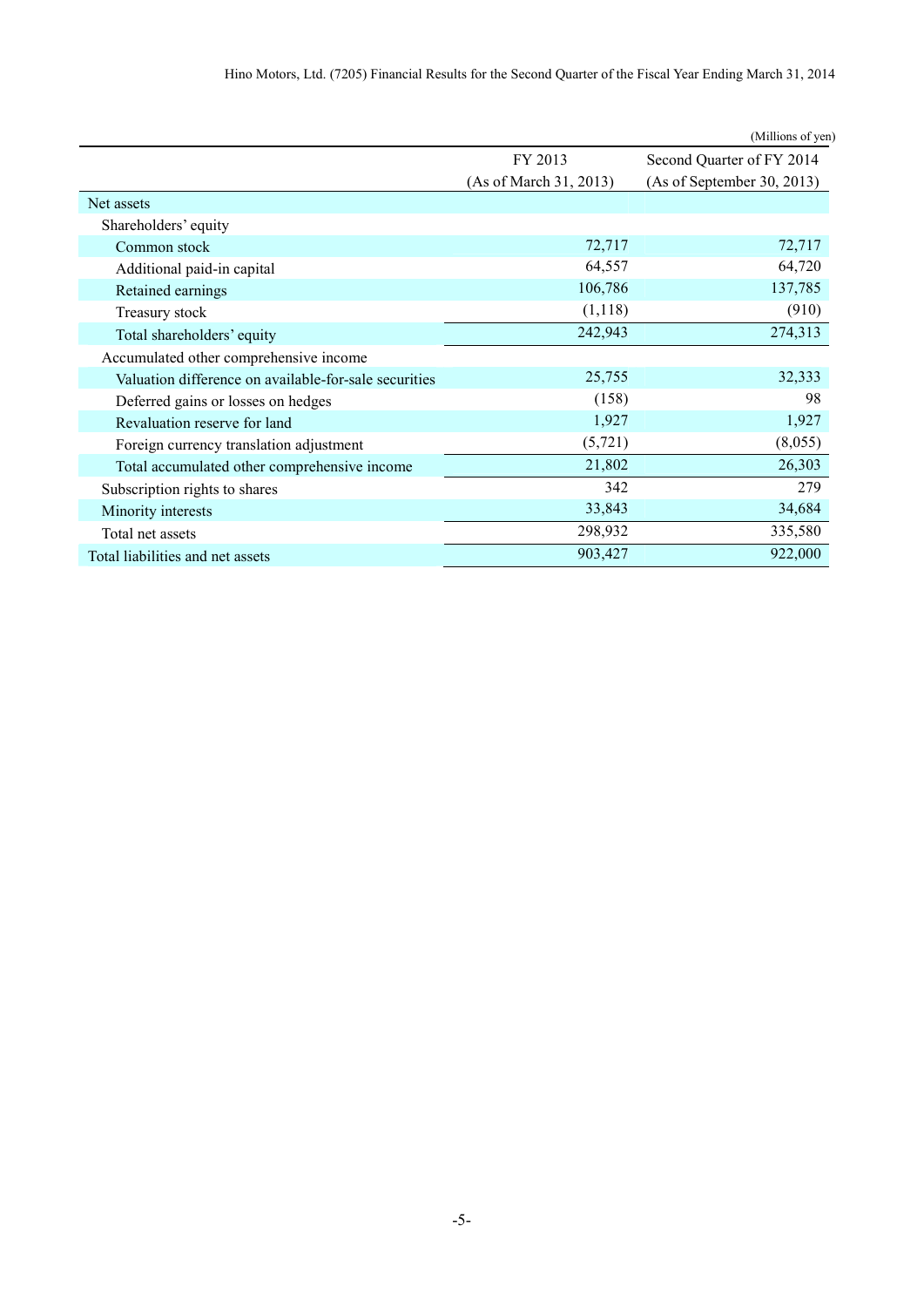## **(2) Quarterly Consolidated Statements of Income and Quarterly Consolidated Statements of Comprehensive Income**

[Quarterly Consolidated Statements of Income]

[Consolidated Second Quarter of FY 2014 and FY 2013 (Cumulative)]

|                                                    |                           | (Millions of yen)         |
|----------------------------------------------------|---------------------------|---------------------------|
|                                                    | Second Quarter of FY 2013 | Second Quarter of FY 2014 |
|                                                    | (From April 1, 2012       | (From April 1, 2013       |
|                                                    | to September 30, 2012)    | to September 30, 2013)    |
| Net sales                                          | 745,413                   | 835,370                   |
| Cost of sales                                      | 640,293                   | 687,112                   |
| Gross profit on sales                              | 105,119                   | 148,257                   |
| Selling, general and administrative expenses       |                           |                           |
| Salary and benefits                                | 17,692                    | 18,953                    |
| Provision for bonuses                              | 2,030                     | 2,178                     |
| Provision for retirement benefits                  | 1,458                     | 1,427                     |
| Others                                             | 54,214                    | 65,211                    |
| Total selling, general and administrative expenses | 75,396                    | 87,771                    |
| Operating income                                   | 29,723                    | 60,486                    |
| Non-operating income                               |                           |                           |
| Interest income                                    | 413                       | 557                       |
| Dividends income                                   | 1,300                     | 1,662                     |
| Miscellaneous income                               | 1,699                     | 1,170                     |
| Total non-operating income                         | 3,412                     | 3,391                     |
| Non-operating expenses                             |                           |                           |
| Interest expenses                                  | 1,617                     | 2,365                     |
| Loss on foreign exchange                           | 2,276                     | 3,432                     |
| Equity in losses of affiliates                     | 557                       | 71                        |
| Miscellaneous expenses                             | 597                       | 533                       |
| Total non-operating expenses                       | 5,049                     | 6,403                     |
| Ordinary income                                    | 28,086                    | 57,473                    |
| Extraordinary income                               |                           |                           |
| Gain on sales of fixed assets                      | 20                        | 35                        |
| Gain on sales of investment securities             | 766                       | 43                        |
| Gain on negative goodwill                          |                           | 1,209                     |
| Others                                             | 24                        | 13                        |
| Total extraordinary income                         | 811                       | 1,301                     |
| <b>Extraordinary losses</b>                        |                           |                           |
| Loss on sales or disposal of fixes assets          | 190                       | 422                       |
| Impairment loss                                    | 634                       | 21                        |
| Others                                             | 468                       | 32                        |
| Total extraordinary losses                         | 1,293                     | 476                       |
| Income before income taxes and minority interests  | 27,604                    | 58,298                    |
| Income taxes-current                               | 6,480                     | 16,638                    |
| Income taxes-deferred                              | 3                         | (2, 534)                  |
| Total income taxes                                 | 6,484                     | 14,104                    |
| Income before minority interests                   | 21,120                    | 44,194                    |
| Minority interests income                          | 2,572                     | 4,621                     |
| Net income                                         | 18,548                    | 39,572                    |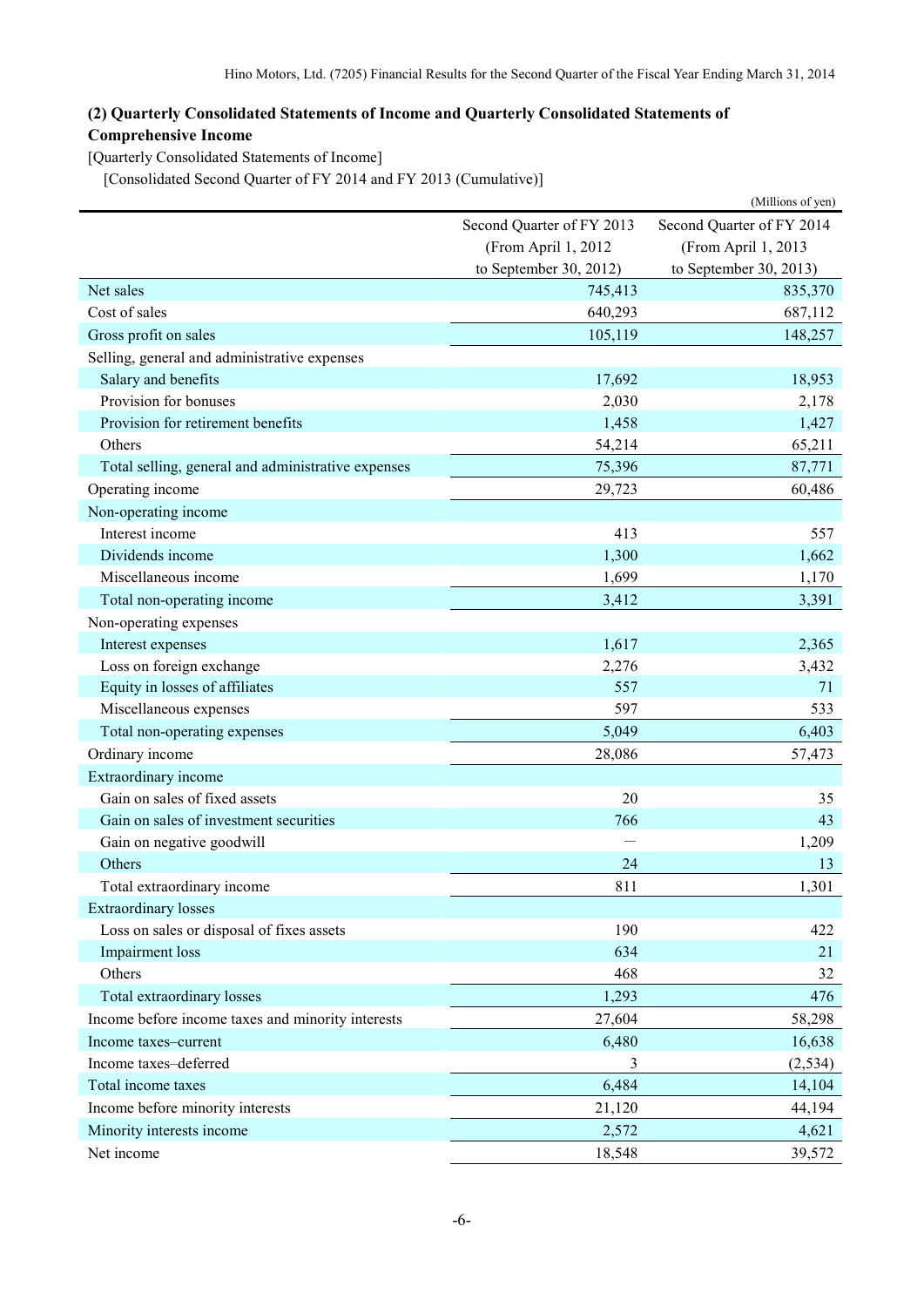[Quarterly Consolidated Statements of Comprehensive Income]

[Consolidated Second Quarter of FY 2014 and FY 2013 (Cumulative)]

|                                                                  |                           | (Millions of yen)         |  |
|------------------------------------------------------------------|---------------------------|---------------------------|--|
|                                                                  | Second Quarter of FY 2013 | Second Quarter of FY 2014 |  |
|                                                                  | (From April 1, 2012)      | (From April 1, 2013       |  |
|                                                                  | to September 30, 2012)    | to September 30, 2013)    |  |
| Income before minority interests                                 | 21,120                    | 44,194                    |  |
| Other comprehensive income                                       |                           |                           |  |
| Valuation difference on available-for-sale securities            | (4,908)                   | 5,867                     |  |
| Deferred gains or losses on hedges                               | 224                       | 256                       |  |
| Foreign currency translation adjustment                          | (3,827)                   | (3,305)                   |  |
| Share of other comprehensive income of associates                | 48                        |                           |  |
| accounted for using equity method                                |                           | 1,364                     |  |
| Total other comprehensive income                                 | (8, 463)                  | 4,181                     |  |
| Quarterly comprehensive income                                   | 12,656                    | 48,375                    |  |
| (Comprehensive income attributable to)                           |                           |                           |  |
| Comprehensive income attributable to owners of the<br>parent     | 11,136                    | 44,073                    |  |
| Comprehensive income attributable<br>minority<br>to<br>interests | 1,519                     | 4,302                     |  |